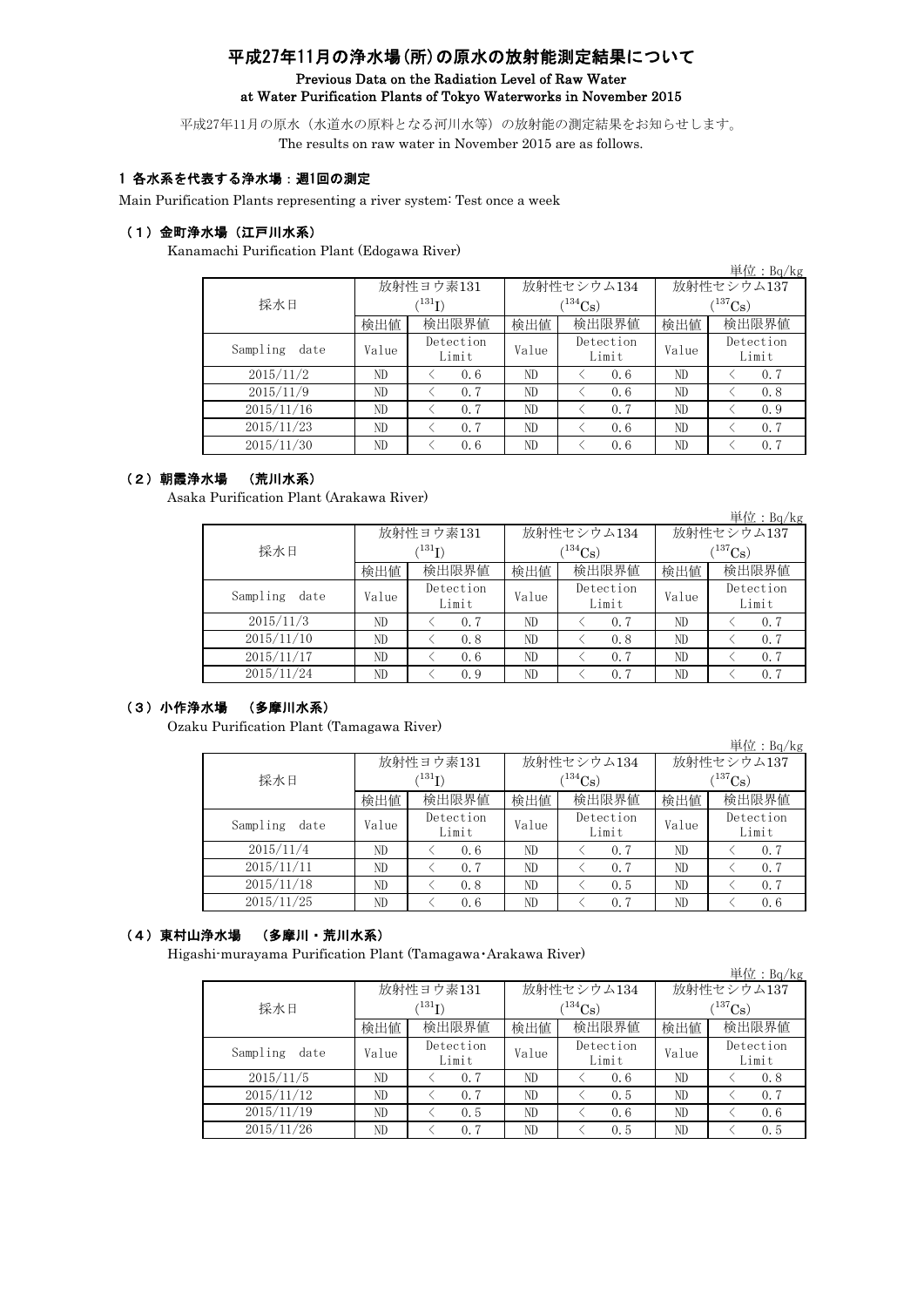# (5)長沢浄水場 (相模川水系)

Nagasawa Purification Plant (Sagamigawa River)

|                  |       |                      |              |                    |              | 単位: Bq/kg          |  |
|------------------|-------|----------------------|--------------|--------------------|--------------|--------------------|--|
|                  |       | 放射性ヨウ素131            |              | 放射性セシウム134         | 放射性セシウム137   |                    |  |
| 採水日              |       | $(^{131}\mathrm{I})$ |              | $134C_8$ )         | $(^{137}Cs)$ |                    |  |
|                  | 検出値   | 検出限界値                | 検出限界値<br>検出値 |                    | 検出値          | 検出限界値              |  |
| Sampling<br>date | Value | Detection<br>Limit   | Value        | Detection<br>Limit | Value        | Detection<br>Limit |  |
| 2015/11/6        | ND    | 0.8                  | ND           | 0.7                | ND           | 0.7                |  |
| 2015/11/13       | ND    | 0.7                  | ND           | 0.7                | ND           | 0.7                |  |
| 2015/11/20       | ND    | 0.7                  | ND           | 0.7                | ND           | 0.8                |  |
| 2015/11/27       | ND    | 0.6                  | ND           | 0.6                | ND           | 0.6                |  |

# 2 その他の主要浄水場:概ね月1回の測定

Other Main Purification Plants: Test mostly once a month

|                     |                            |                  |           |                      |                    |            |              |                    |                       |           | 単位:Bq/kg           |
|---------------------|----------------------------|------------------|-----------|----------------------|--------------------|------------|--------------|--------------------|-----------------------|-----------|--------------------|
|                     |                            |                  | 放射性ヨウ素131 |                      |                    | 放射性セシウム134 |              |                    | 放射性セシウム137            |           |                    |
| 浄水所                 | 水源                         | 採水日              |           | $(^{131}\mathrm{I})$ |                    |            | $(^{134}Cs)$ |                    | $(^{137}\mathrm{Cs})$ |           |                    |
|                     |                            |                  | 検出値       |                      | 検出限界値              | 検出値        |              | 検出限界値              | 検出値                   |           | 検出限界値              |
| Monitoring<br>point | Water<br>resource          | Sampling<br>date | Value     |                      | Detection<br>Limit | Value      |              | Detection<br>Limit | Value                 |           | Detection<br>Limit |
| 三郷<br>Misato        | 江戸川水系<br>Edogawa<br>River  | 2015/11/4        | ND        | $\langle$            | 0.7                | ND         | $\lt$        | 0.6                | ND.                   | $\langle$ | 0.7                |
| 三園<br>Misono        | 荒川水系<br>Arakawa<br>River   | 2015/11/4        | ND        | $\langle$            | 0.8                | ND         | $\lt$        | 0.7                | ND                    | $\langle$ | 0.6                |
| 砧<br>Kinuta         | 多摩川水系<br>Tamagawa<br>River | 2015/11/4        | ND        | $\langle$            | 0.7                | ND.        | $\langle$    | 0.6                | ND.                   | $\langle$ | 0.8                |
| 境<br>Sakai          | 多摩川水系<br>Tamagawa<br>River | 2015/11/5        | ND        | $\langle$            | 0.7                | ND         | $\langle$    | 0.6                | ND                    | $\lt$     | 0.6                |
| 砧下<br>Kinutashimo   | 多摩川水系<br>Tamagawa<br>River | 2015/11/11       | ND        | $\langle$            | 0.8                | ND.        | $\lt$        | 0, 7               | ND.                   | $\lt$     | 0.9                |

### 3 多摩地区等の表流水・伏流水・浅井戸を水源とする浄水所:概ね月1回の測定

Water purification plants using surface water, subsoil water, or shallow well water in Tama Area: Test mostly once a month

### <表流水を水源とする浄水所> <surface water>

|                  |                  |                |                    |       |                       |            | 単位: Bq/kg                 |  |
|------------------|------------------|----------------|--------------------|-------|-----------------------|------------|---------------------------|--|
|                  |                  |                | 放射性ヨウ素131          |       | 放射性セシウム134            | 放射性セシウム137 |                           |  |
| 浄水所              | 採水日              |                | $(^{131}I)$        |       | $(^{134}\mathrm{Cs})$ |            | $(^{137}\mathrm{Cs})$     |  |
|                  |                  | 検出値            | 検出限界値              | 検出値   | 検出限界値                 | 検出値        | 検出限界値                     |  |
| Monitoring point | Sampling<br>date | Value          | Detection<br>Limit | Value | Detection<br>Limit    | Value      | Detection<br>Limit        |  |
| 戸倉<br>Tokura     | 2015/11/9        | N <sub>D</sub> | 0.7<br>$\langle$   | ND    | 0.6<br>$\langle$      | ND         | 0.8<br>$\langle$          |  |
| 乙津<br>$0$ ttsu   | 2015/11/9        | N <sub>D</sub> | 0.7<br>$\langle$   | ND    | $\langle$<br>0, 6     | ND         | 0.7<br>$\langle$          |  |
| 日原<br>Nippara    | 2015/11/11       | N <sub>D</sub> | 0.7<br>$\langle$   | ND    | 0.5<br>$\langle$      | ND         | 0.7<br>$\lt$              |  |
| 氷川<br>Hikawa     | 2015/11/11       | ND             | $\langle$<br>0, 7  | ND    | 0.7<br>$\lt$          | ND         | 0.6<br>$\lt$              |  |
| 大丹波<br>0taba     | 2015/11/17       | ND             | 0.7<br>$\langle$   | ND    | 0.7<br>$\langle$      | ND         | 0.7<br>$\lt$              |  |
| 深沢<br>Fukasawa   | 2015/11/18       | ND             | 0.7<br>$\langle$   | ND    | 0.6<br>$\lt$          | ND         | 0.7<br>$\lt$              |  |
| 小河内<br>Ogouchi   | 2015/11/24       | ND             | 0.7<br>$\langle$   | ND    | 0.6<br>$\lt$          | ND         | 0.7<br>$\lt$              |  |
| ひむら<br>Himura    | 2015/11/24       | ND             | $\langle$<br>0, 8  | ND    | 0.6<br>$\langle$      | ND         | $\mathbf{1}$<br>$\langle$ |  |